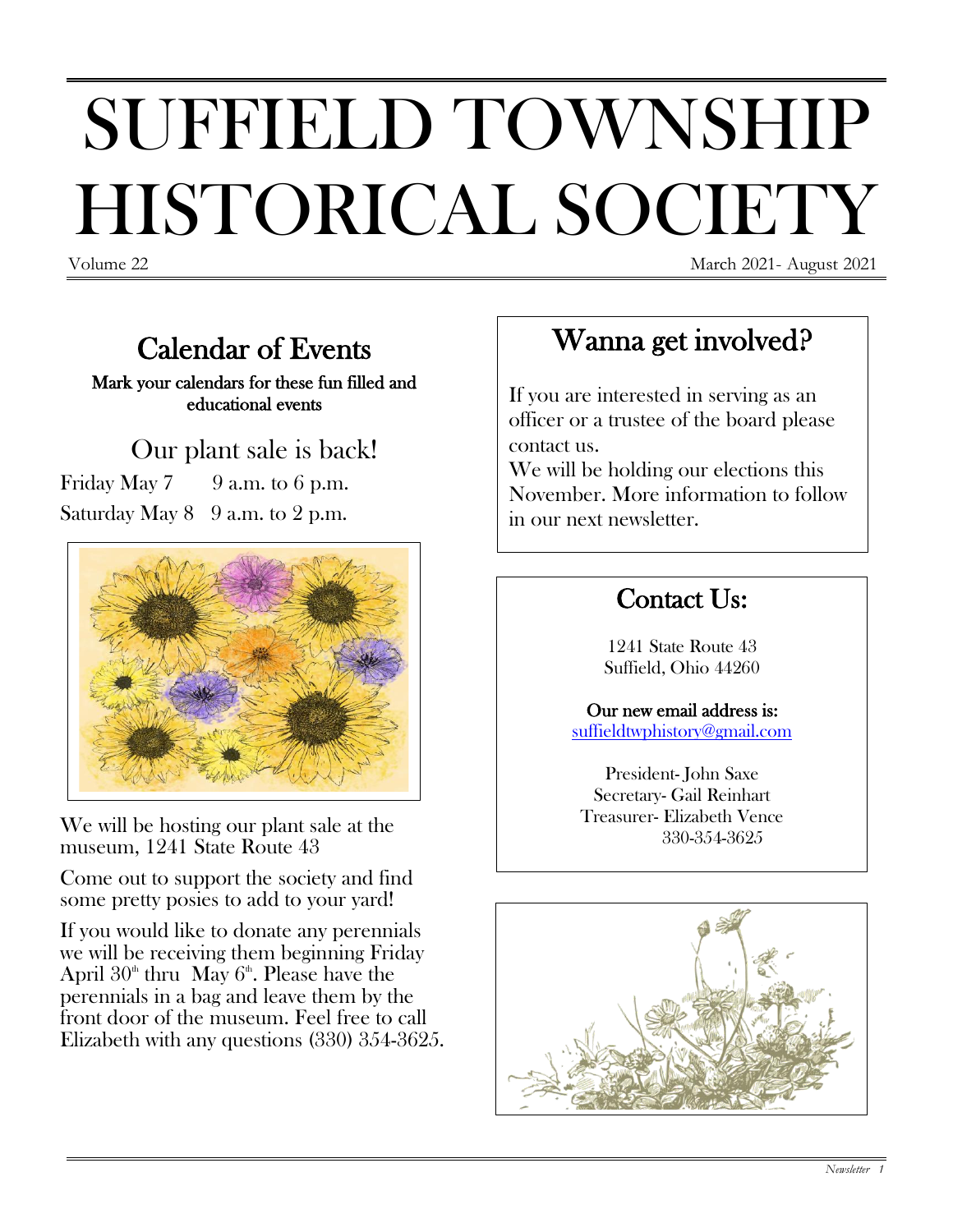## The Grand Unveiling

While we have not been able to host our speaker series and other fundraisers we normally do in 2020, we were working behind the scenes on our displays in the museum. We would like to invite everyone to come and check out our refreshed museum space! Friday May 7 and Saturday May 8

I



We have added some new items to our displays and incorporated a bit of text to provide visitors with the history of our township. We will have photo albums and scrapbooks on display as well as newly acquired photographs and print material.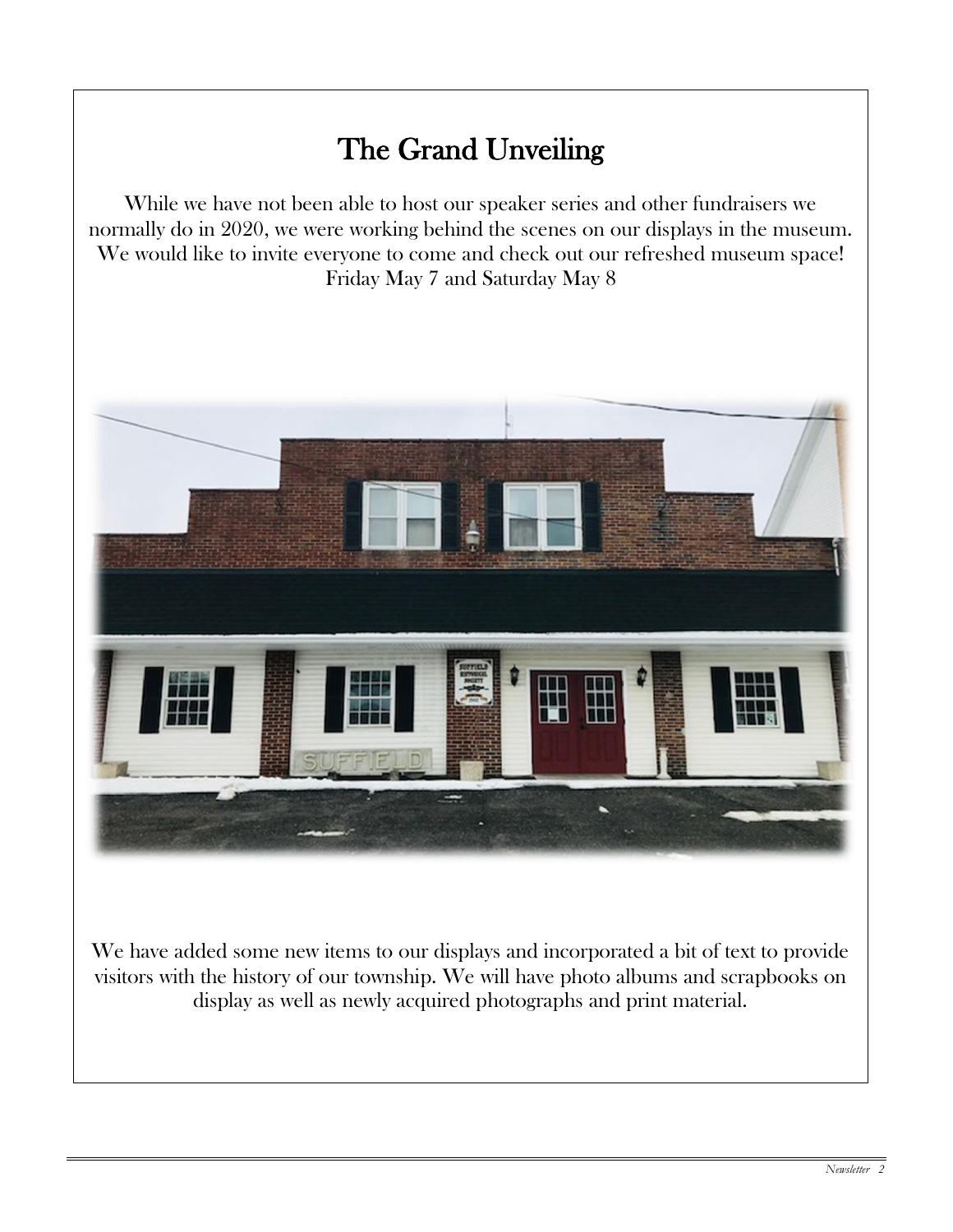#### Recipe Corner

This recipe appeared on an All-Bran cereal box from the 1930's

Choco-Dot Bread

2 cups flour 2 tsp. baking powder 1 tsp. baking soda  $\frac{1}{2}$  tsp. salt  $1\frac{1}{2}$  tsp. cinnamon  $\frac{1}{2}$  tsp. clove  $\frac{1}{4}$  tsp. allspice  $\frac{1}{4}$  tsp. ginger 2 cups sugar Sift all together and set aside

In a mixing bowl: 4 eggs 1 can pumpkin 1 cup vegetable oil 1 cup All-Bran cereal 16 oz. package of bittersweet chocolate chips

 $\overline{\phantom{a}}$ 

 $\overline{\phantom{a}}$ 

1 cup coarse chopped walnuts

Beat eggs until foamy, add pumpkin, oil, then All-Bran cereal. Add sifted ingredients just until it's combined. Stir in chips and nuts. Spread in greased 10x4 loaf pan. Bake 1 hour and 15 minutes at 350. Check every 5 minutes after it has baked 50 minutes. Remove from oven, let rest for 10 minutes and remove from pan. While hot, butter top and sprinkle with cinnamon sugar and nuts.

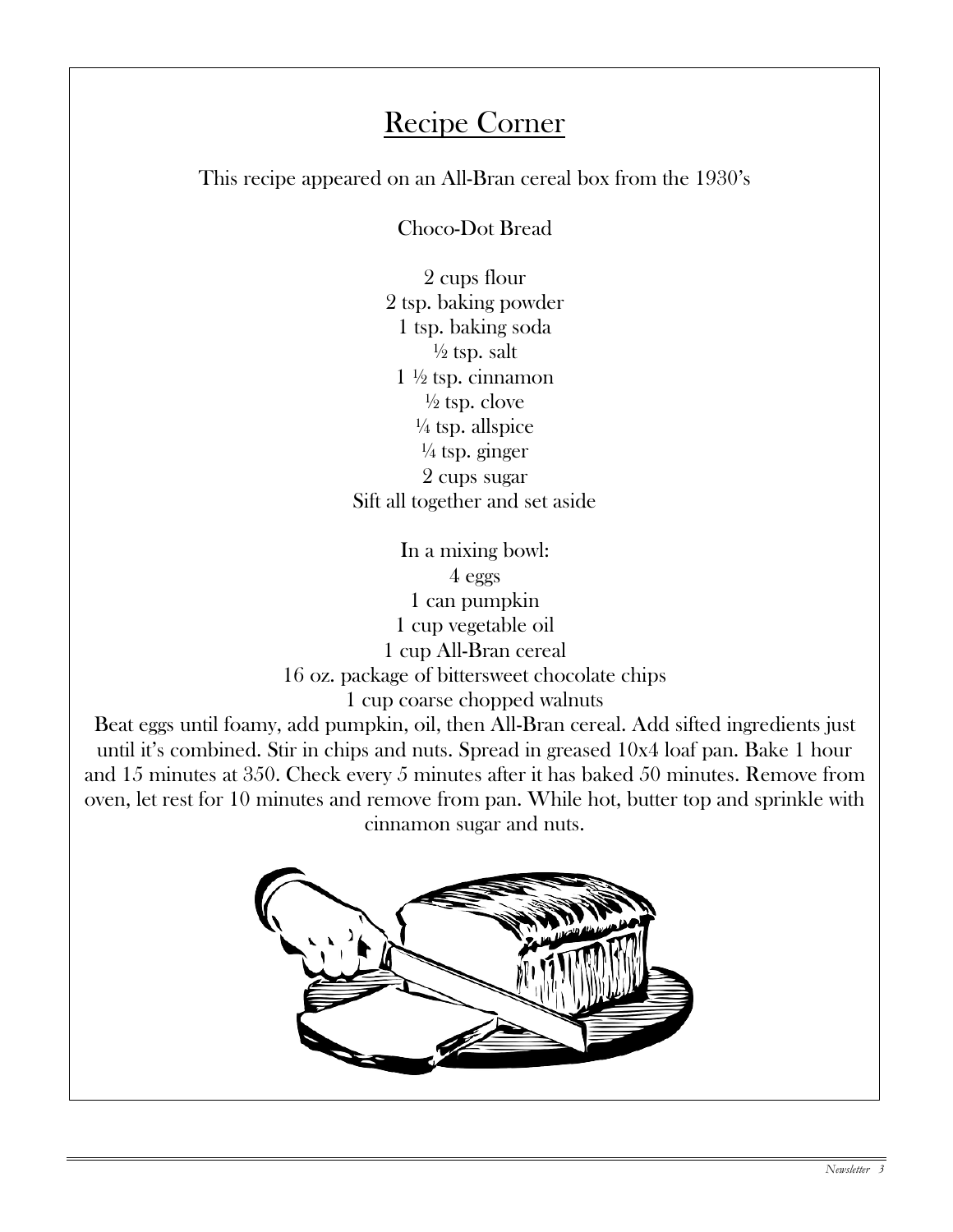#### Membership Info

Student \$5 Adult \$10 Family \$20 Lifetime \$100

Senior Citizen (62+) \$8 Senior Citizen (80+) FREE

Send your tax deductible check to: Suffield Twp. Historical Society 1241 State Route 43 Suffield, Ohio 44260

## Hazard a Guess…

Can you identify the item in the picture below?



Answer and a bit of history on the following page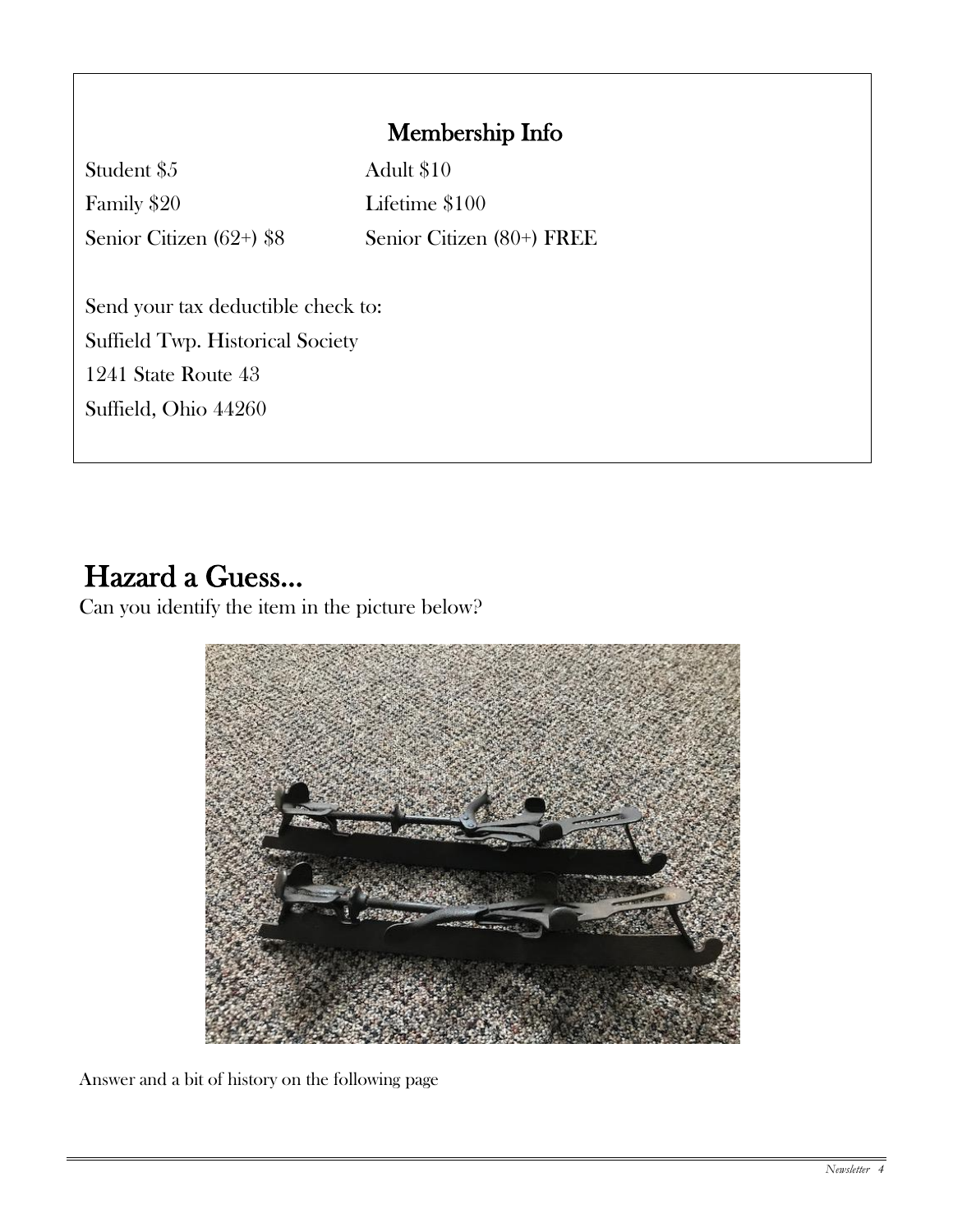### Answer:

#### Ice Skates

This pair of ice skates is a part of our museum collection. If you would like to learn more about this pair of skates, please visit our homestead display.

#### A Brief History of Ice Skates

- Ice skates were first used in Scandinavia around 1800 BCE.
- They were constructed with cow and horse bones tied to the feet. They used a stick to then push themselves along.
- During the  $13<sup>th</sup>$  and the  $15<sup>th</sup>$  centuries we begin to see ice skates made of wood with a metal strip attached in place. This allowed for skaters to propel with their feet instead of using a stick.
- The  $18<sup>th</sup>$  and  $19<sup>th</sup>$  centuries brought about skates made entirely of metal that one would attach to their shoes.
- The  $20<sup>th</sup>$  century brought about leather upper soles and a jagged edge on the toe; used for more control pushing off.
- Today there are different types of ice skates built for speed, hockey, and dancing.



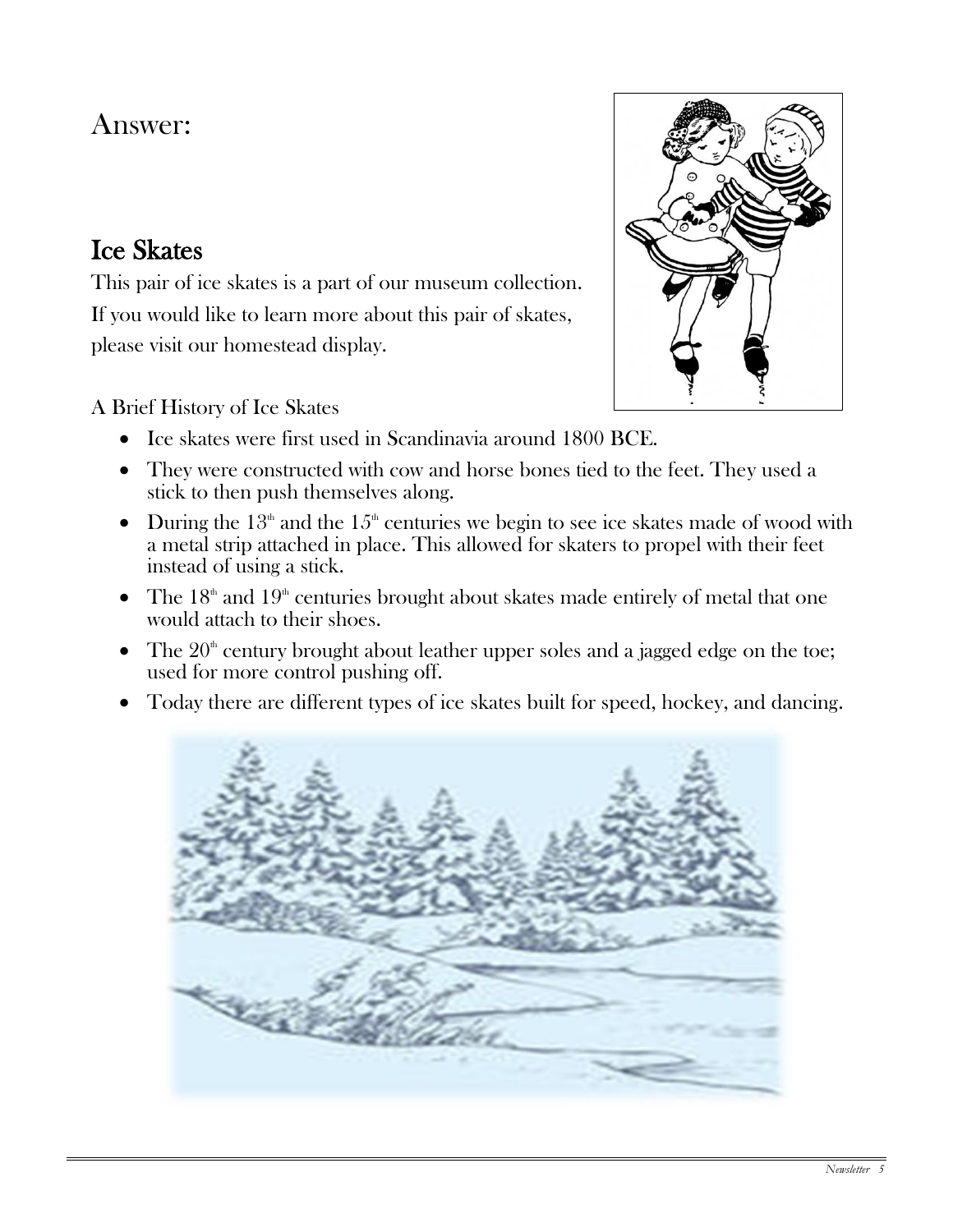## Poem from Our Library

The following poem by John Townsend Trowbridge is from a book in our library's collection titled "McGuffey's Fourth Eclectic Reader"

#### **Strawberries**

Little Pearl Honeydew, six years old, From her bright ear parted the curls of gold; And laid her head on the strawberry-bed, To hear what the red-cheeked berries said.

Their cheeks were blushing, their breath was sweet, She could almost hear their little hearts beat; And the tiniest, lisping, whispering sound That ever you heard, came up from the ground.

"Little friends," she said, "I wish I knew How it is you thrive on sun and dew!" And this is the story the berries told To little Pearl Honeydew, six years old.

"You wish you knew? And so do we. But we can't tell you, unless it be That the same Kind Power that cares for you Takes care of poor little berries, too.

"Tucked up snugly, and nestled below Our coverlid of wind-woven snow, We peep and listen, all winter long, For the first spring day and the bluebird's song.

"When the swallows fly home to the old brown shed, And the robins build on the bough overhead, Then out from the mold, from the darkness and cold, Blossom and runner and leaf unfold.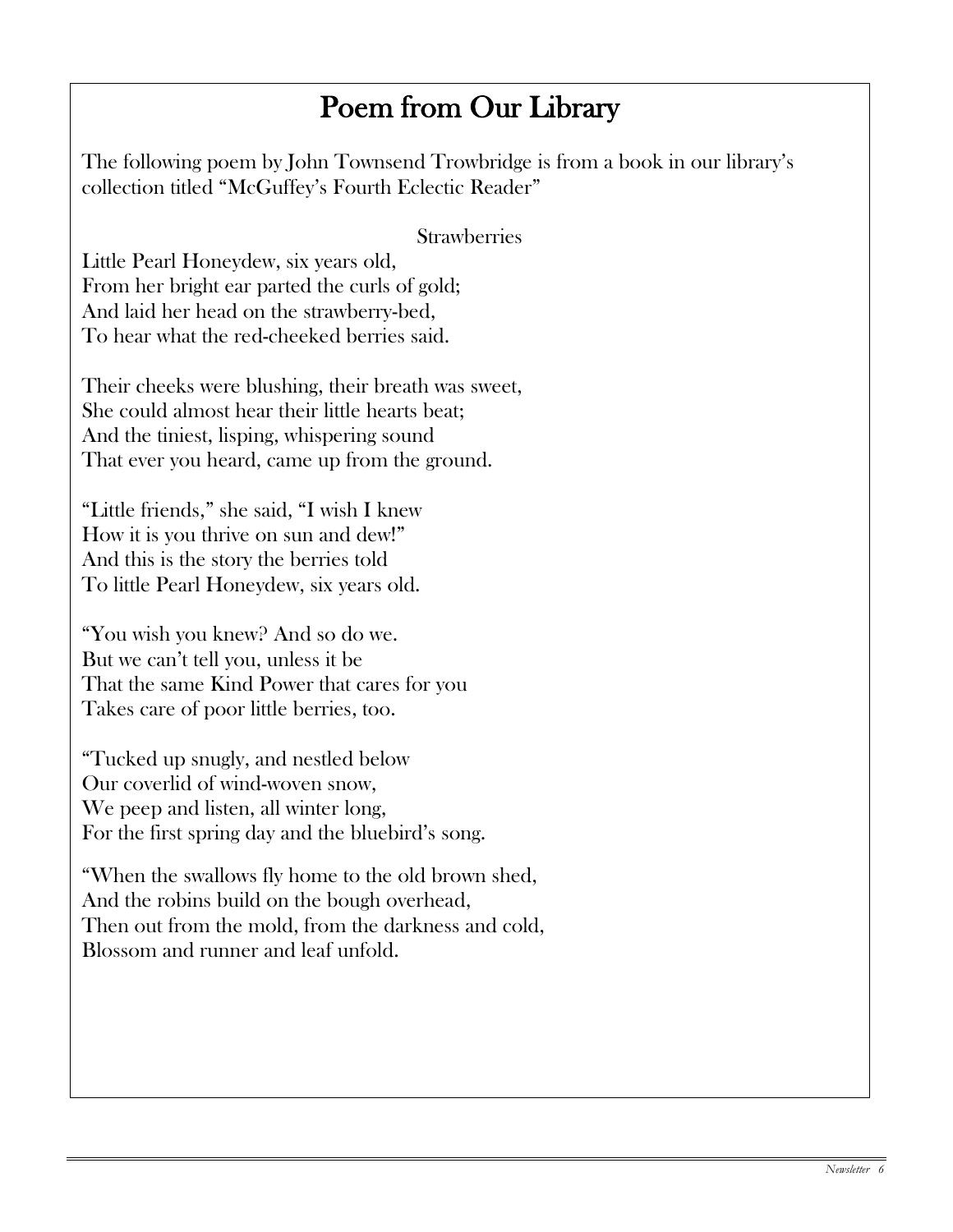"Good children, then, if they come near, And hearken a good long while, may hear A wonderful tramping of little feet,- So fast we grow in the summer heat.

"Our clocks are the flowers; and they count the hours Till we can mellow in suns and showers, With warmth of the west-wind and heat of the south, A ripe red berry for a ripe red mouth.

"Apple-blooms whiten, and peach-blooms fall, And roses are gay by the garden wall, Ere the daisy's dial gives the sign That we can invite little Pearl to dine.

"The days are longest, the month is June, The year is nearing its golden noon, The weather is fine, and our feast is spread With a green cloth and berries red.

"Just take us betwixt your finger and thumb,- And quick, oh, quick! for see! there come Tom on all-fours, and Martin the man, And Margaret, picking as fast as they can.

"Oh, dear! If you only knew how it shocks Nice berries like us to be sold by the box, And eaten by strangers, and paid for with pelf, You would surely take pity, and eat us yourself!"

And this is the story the small lips told To dear Pearl Honeydew, six years old, When she laid her head on the strawberry-bed To hear what the red-cheeked berries said.